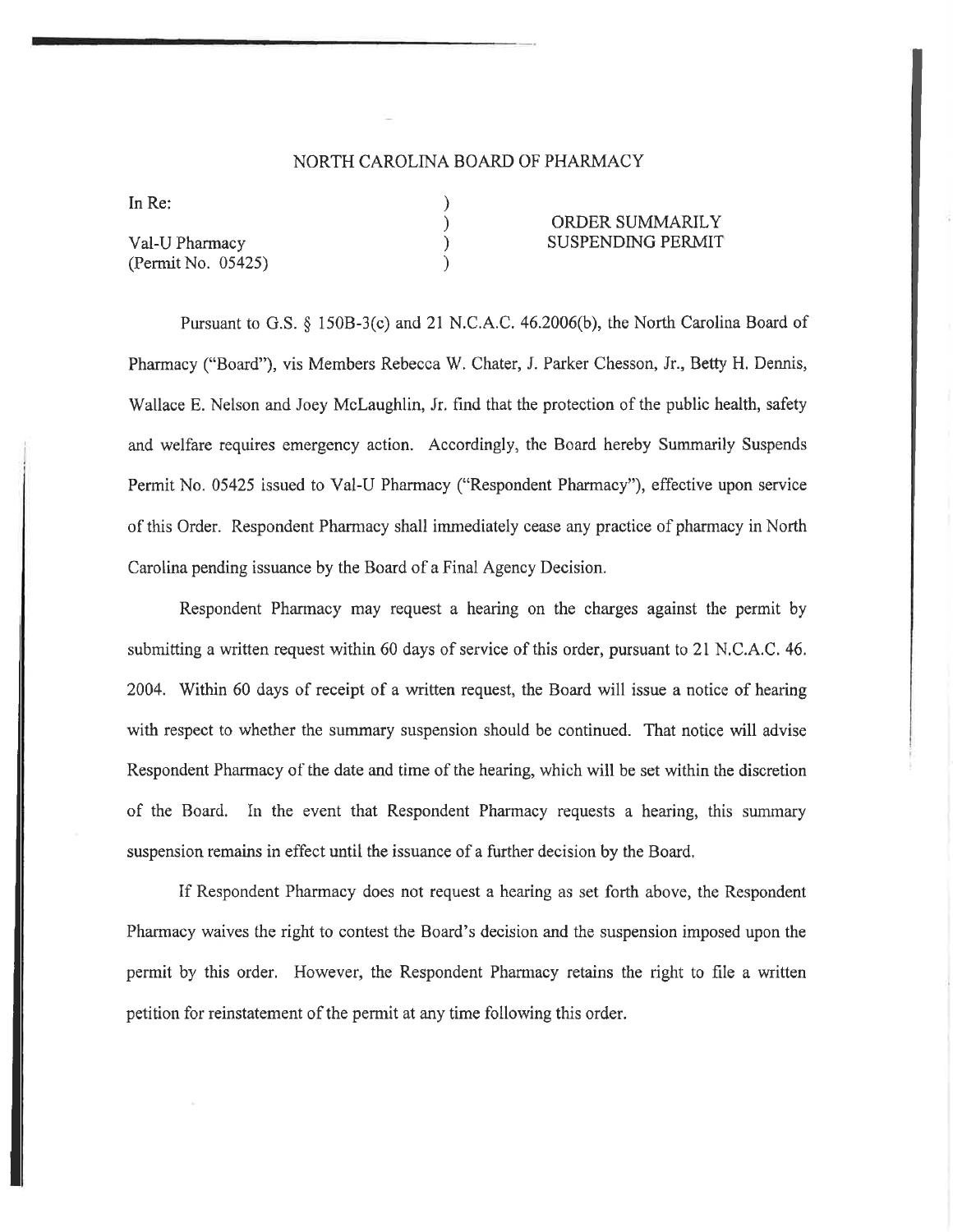The Board will set a hearing at a time and place within its discretion and will rule on the petition for reinstatement in its discretion under its duty to consider the public health, safety and welfare,

By Order of the Board, this  $31^{x}$  day of July, 2007. Jule Jack ampbell, IV Director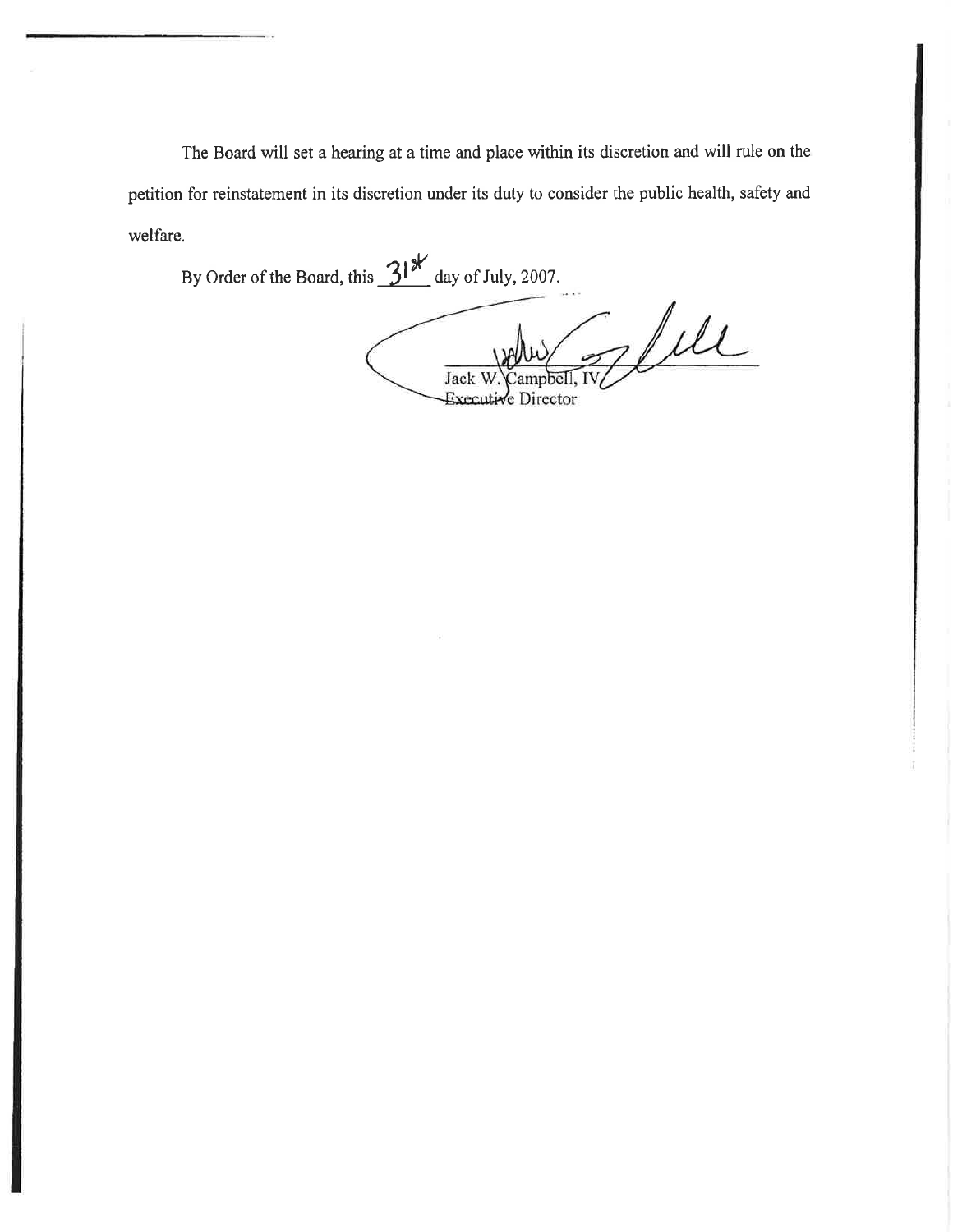## **CERTIFICATE OF SERVICE**

I certify that on August  $\sum$ , 2007, I hand served a copy of the Order Summarily

Suspending Permit No. 05425, upon Respondent Val-U Pharmacy.

Price Hunt Investigator, North Carolina Board of Pharmacy Holly